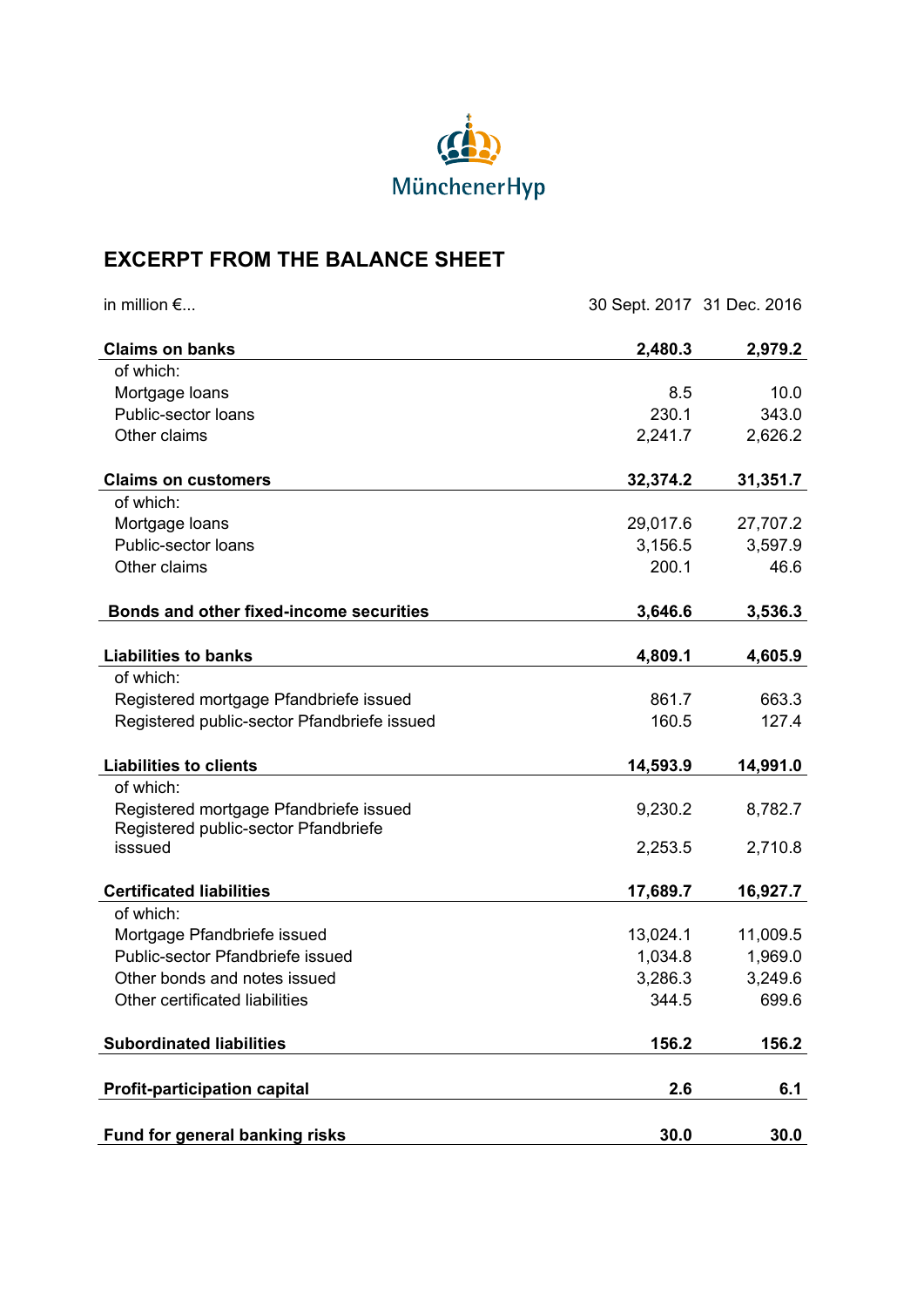

| <b>Capital and reserves</b>    | 1,324.1  | 1,302.7  |
|--------------------------------|----------|----------|
| of which:                      |          |          |
| Members' capital contributions | 999.0    | 956.0    |
| Silent participations          | 2.0      | 30.8     |
| Reserves                       | 290.5    | 290.5    |
| <b>Unappropriated Profit</b>   | 32.6     | 25.4     |
| <b>Total assets</b>            | 39,011.5 | 38,509.0 |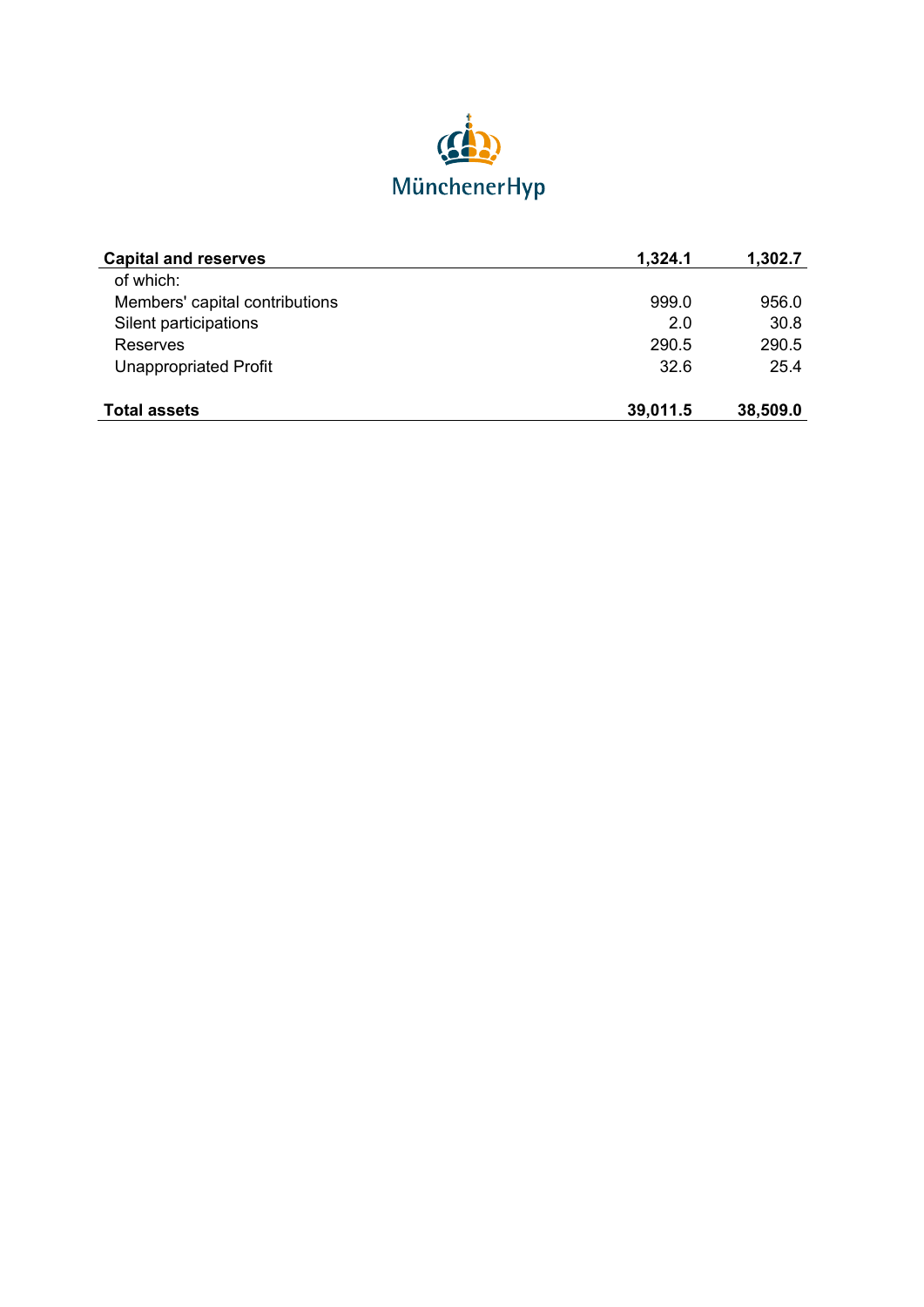

## **EXCERPT FROM INCOME STATEMENT**

| in million $\epsilon$ for period January 1st to September 30th                                                                           | 2017    | 2016    |
|------------------------------------------------------------------------------------------------------------------------------------------|---------|---------|
| Interest income                                                                                                                          | 777.5   | 799.8   |
| Interest expenses                                                                                                                        | 588.3   | 632.5   |
| <b>Current income</b>                                                                                                                    | 1.1     | 1.2     |
|                                                                                                                                          |         |         |
| Net interest income                                                                                                                      | 190.3   | 168.5   |
| Net commission income                                                                                                                    | $-56.1$ | $-55.0$ |
| Net interest and commission income                                                                                                       | 134.2   | 113.5   |
|                                                                                                                                          |         |         |
| Personnel expenses                                                                                                                       | 34,5    | 32.8    |
| Other administrative expenses                                                                                                            | 33.1    | 31.2    |
|                                                                                                                                          |         |         |
| Depreciation and write-downs on intangible and tangible                                                                                  |         |         |
| assets                                                                                                                                   | 4.5     | 5.0     |
|                                                                                                                                          |         |         |
| <b>Administrative expenses</b>                                                                                                           | 72.1    | 69.0    |
| Other operational expenses/income                                                                                                        | $-2.6$  | $-2.5$  |
| Write-downs and adjustments to claims and certain<br>securities, as well as additions to provisions for possible<br>loan losses          | $-8.0$  | $-7.2$  |
| Income from writing up the value of participating<br>interests, shares in affiliated companies and securities<br>treated as fixed assets | 4.8     | 10.7    |
| <b>Results from ordinary business activities</b>                                                                                         | 56.3    | 45.5    |
| Taxes on revenue and income                                                                                                              | $-23.7$ | $-18.4$ |
| <b>Net income</b>                                                                                                                        | 32.6    | 27.1    |